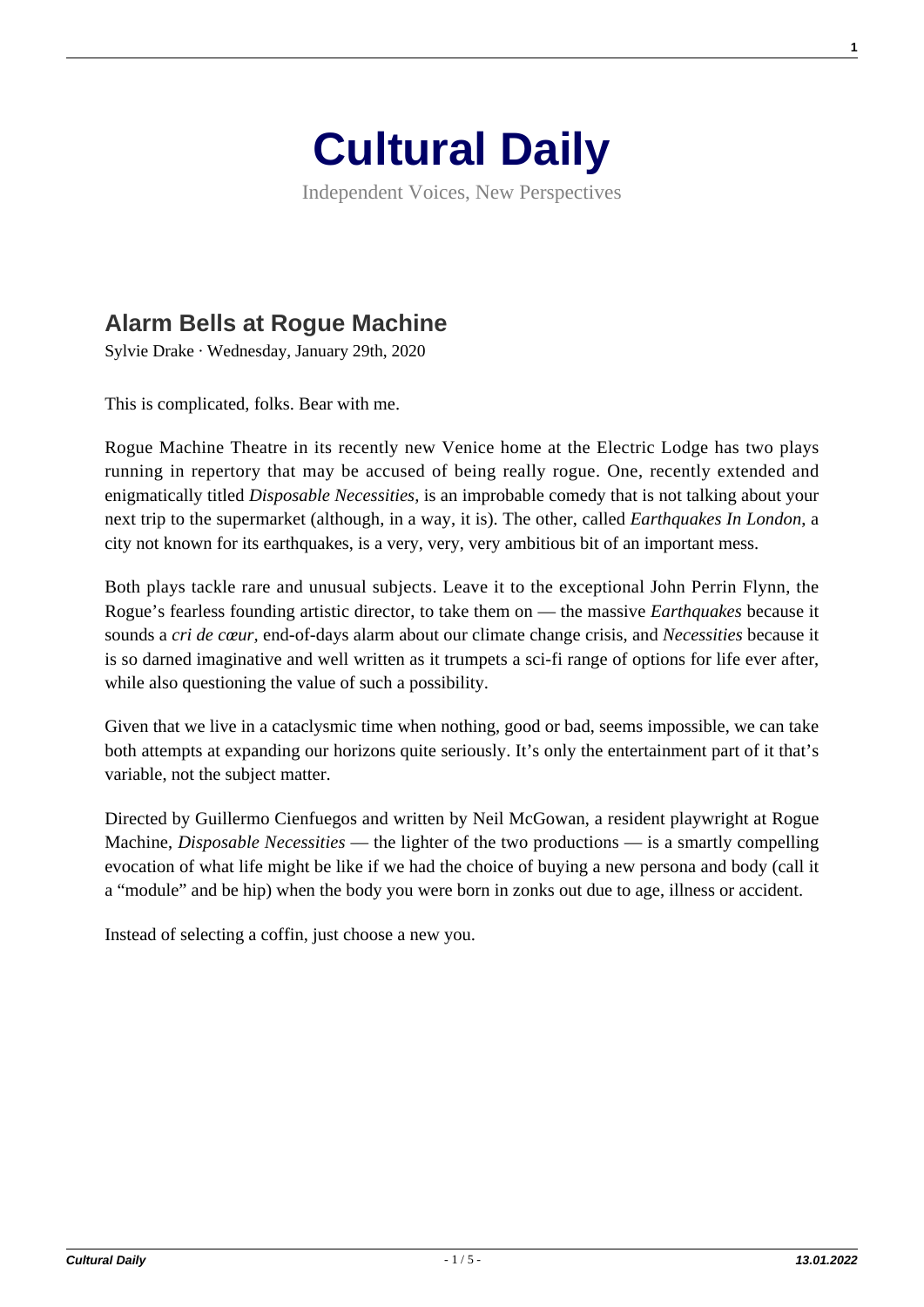

l-r, Darrett Sanders & Jefferson Reid in *Disposable Necessities* at The Rogue Machine Theatre.

Intriguing? Cienfuegos' staging is confidently sure-footed as he handles the show's iconoclastic outcomes, aided by a company of five swift actors clearly having a ball. They and the play will delight you. Every note struck is the right one. The setting by David Mauer is kept simple, Christopher Moscatiello's sound is strong and clear, Christine Cover Ferro's costumes fit the occasion beautifully. Plot…?

You won't hear much more about the plot here, because it would damage the fun. Yes, *fun*. Hint: Things are made more complex because another choice in that recovered life — assuming you choose to recover your life in the first place — also allows for a change of gender. That should send your mind reeling, but I can guarantee that no matter how much it reels, it won't come close to divining the play's final moments. So don't walk out early on the show. I doubt you'd want to anyway.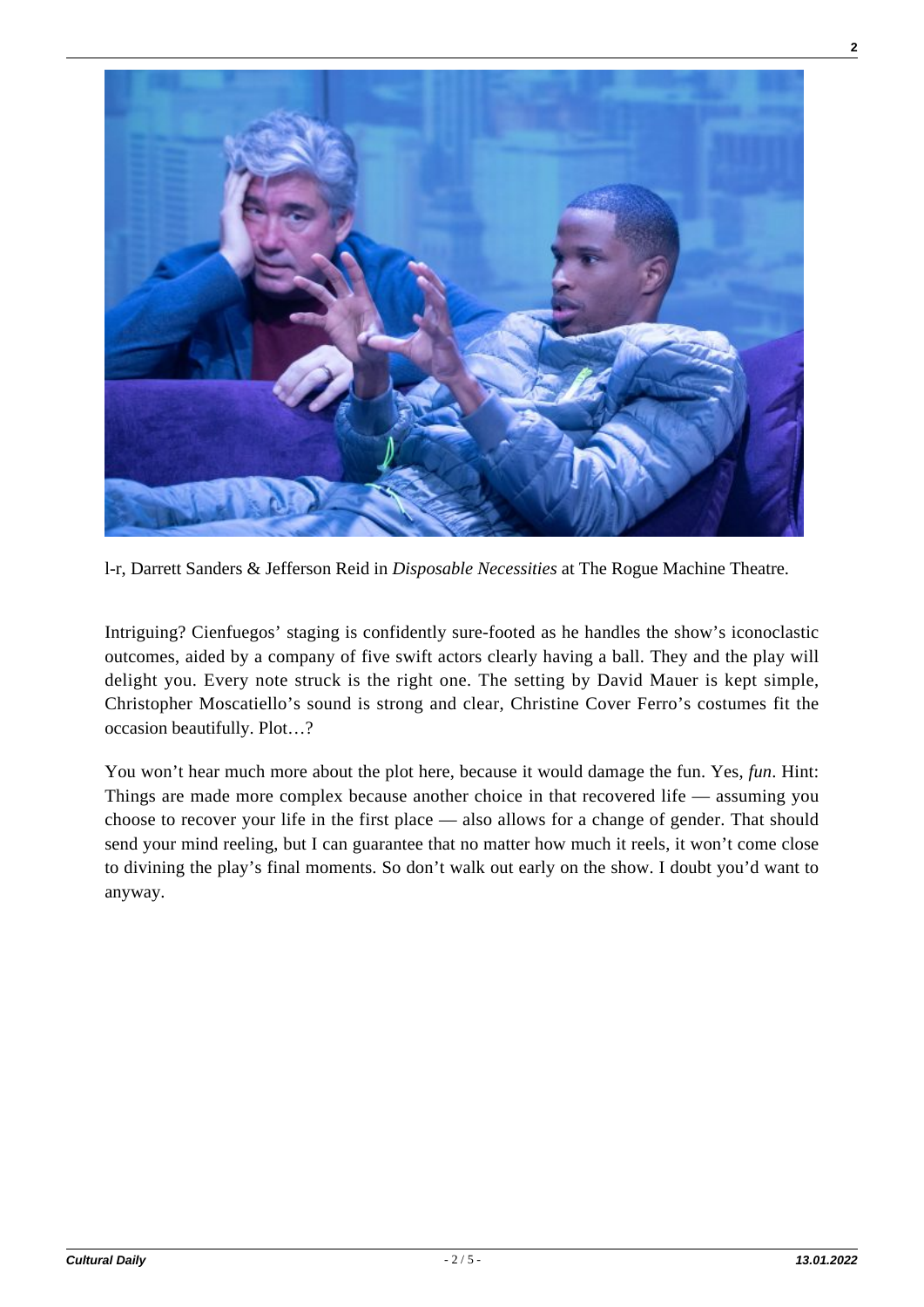

Billy Flynn & Claire Blackwelder in *Disposable Necessities* at The Rogue Machine Theatre.

This appreciation for the entertainment value of *Disposable Necessities* only sets off the struggle confronted by the Rogue's production of British playwright Mike Bartlett's *Earthquakes In London*. (The prolific Bartlett is also author of *King Charles III*, a work that presciently echoes the current rifts in the British royal family; it premiered in London in 2014, was filmed for BBC TV and staged at our Pasadena Playhouse.)

Bartlett is no one to sneeze at, but *Earthquakes in London,* which dates back to 2010, is a monumental opus about a monumental issue: the planet's climate change crisis as experienced as far into the future as 2525. As the action careens noisily and all over the place, we try to follow the misadventures of a dysfunctional family consisting of a taciturn widowed scientist and derelict dad and his three spirited grown daughters.

One can admire the play's ambition and appreciate Rogue Machine's desire to attempt mounting it, but the sheer structure and size of Bartlett's creation is overwhelming. It might fare better in a larger venue, with a budget to match, and some American adjustments. As it stands, 35 big and small roles are enthusiastically embraced by an energetic cast of 17 actors with differing levels of experience, each actor also trying for an English accent with spotty results.

Bartlett's intentional chaos is both the point and the production's major hurdle. It mandates the audience to simultaneously focus on more than one thing at a time — sometimes as many as three plus crowds — and given the width of the Electric Lodge's stage, shifting one's attention from one to the other in a confusion of activity ends up being more frustrating than symbolic. The multiple relationships combined with the unwieldiness of the effort make it hard to follow. Too bad, because there are some gems in the writing.

*Earthquakes'* lengthy first part is especially arduous to navigate, which also is a loss, because the

**3**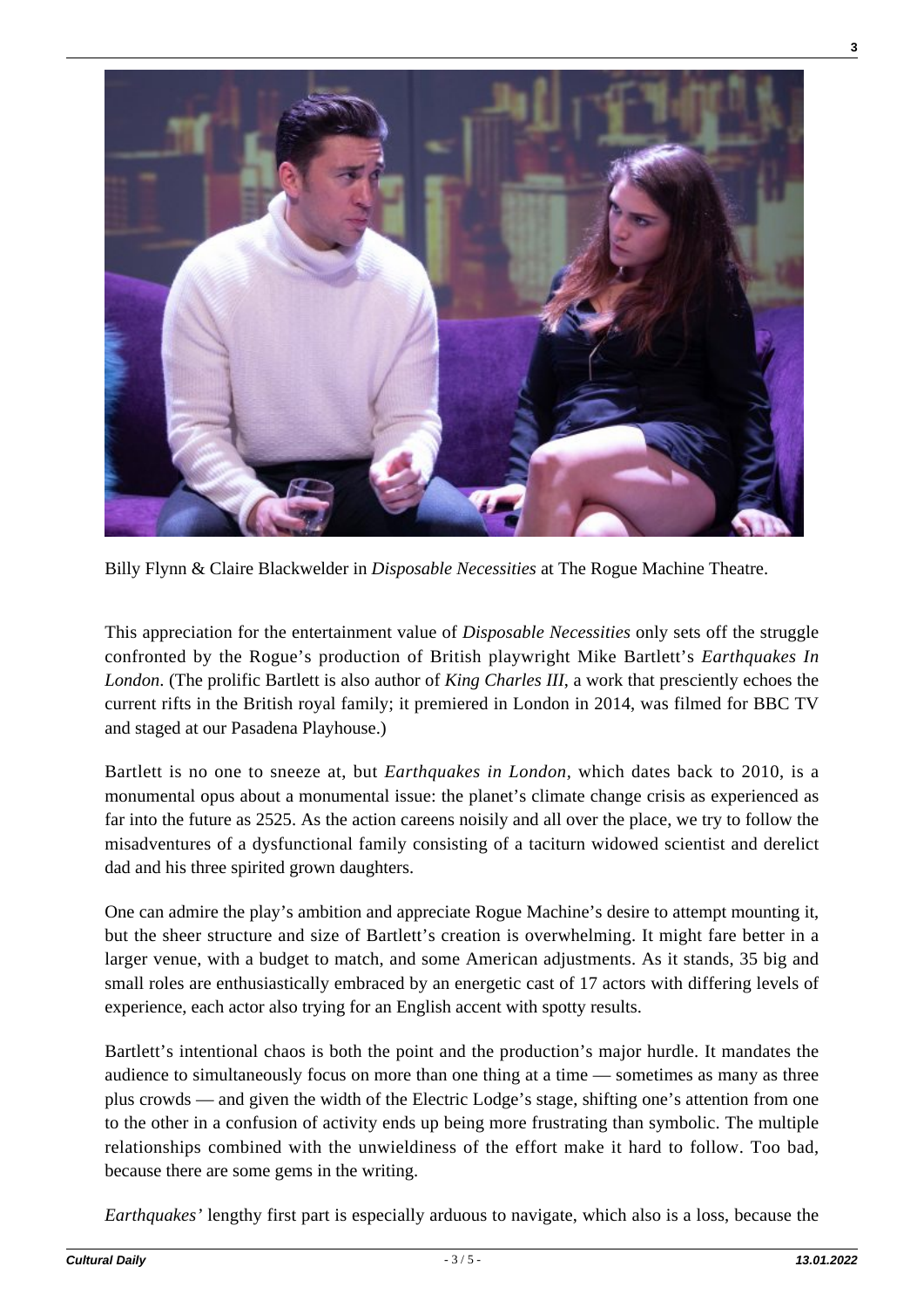shorter second part is clearer and more compelling. It helps clarify the story line.

Significantly, Flynn, who produced and co-directed the piece with Pepperdine University associate professor of theatre Hollace Starr, is intently aware of the primal significance of the play — a doomsday scream about an issue whose vastness adds to the difficulty of capturing its urgency. If not impossible, it is extremely difficult to attack all of its ramifications in a single play.

(In terms of scope and significance, *Earthquakes* is wanting to do for climate change what Tony Kushner's *Angels In America* did for the AIDS epidemic, except that *Angels* was a long two-parter and Bartlett is squeezing a similar amount of material into one sprawling and less coherent piece.)



Ron Bottitta, center, in *Earthquakes In London* at The Rogue Machine Theatre.

The excellent Ron Bottitta stands out as the father and scientist, Robert, who is living a lifetime's worth of regret contemplating what he might have done, what he did not do, what might have helped and what was willfully ignored.

Flynn is explicit about the link he sees between *Earthquakes* and *Necessities.* Each looks at a radical yet drastically different change in this imagined future of humankind, which has already begun.

Theatrically speaking, each play also demonstrates the importance of delivery systems. The frontal doomsday scream of *Earthquakes* wants to jar us into action while the gentler, more pinpointed exploration of our arrogant human folly in *Necessities* leads us to reflect.

Perhaps more deeply.

*Top image: Left, Ava Bogle as the pregnant Freyda in a roomful of mothers and babies in the*